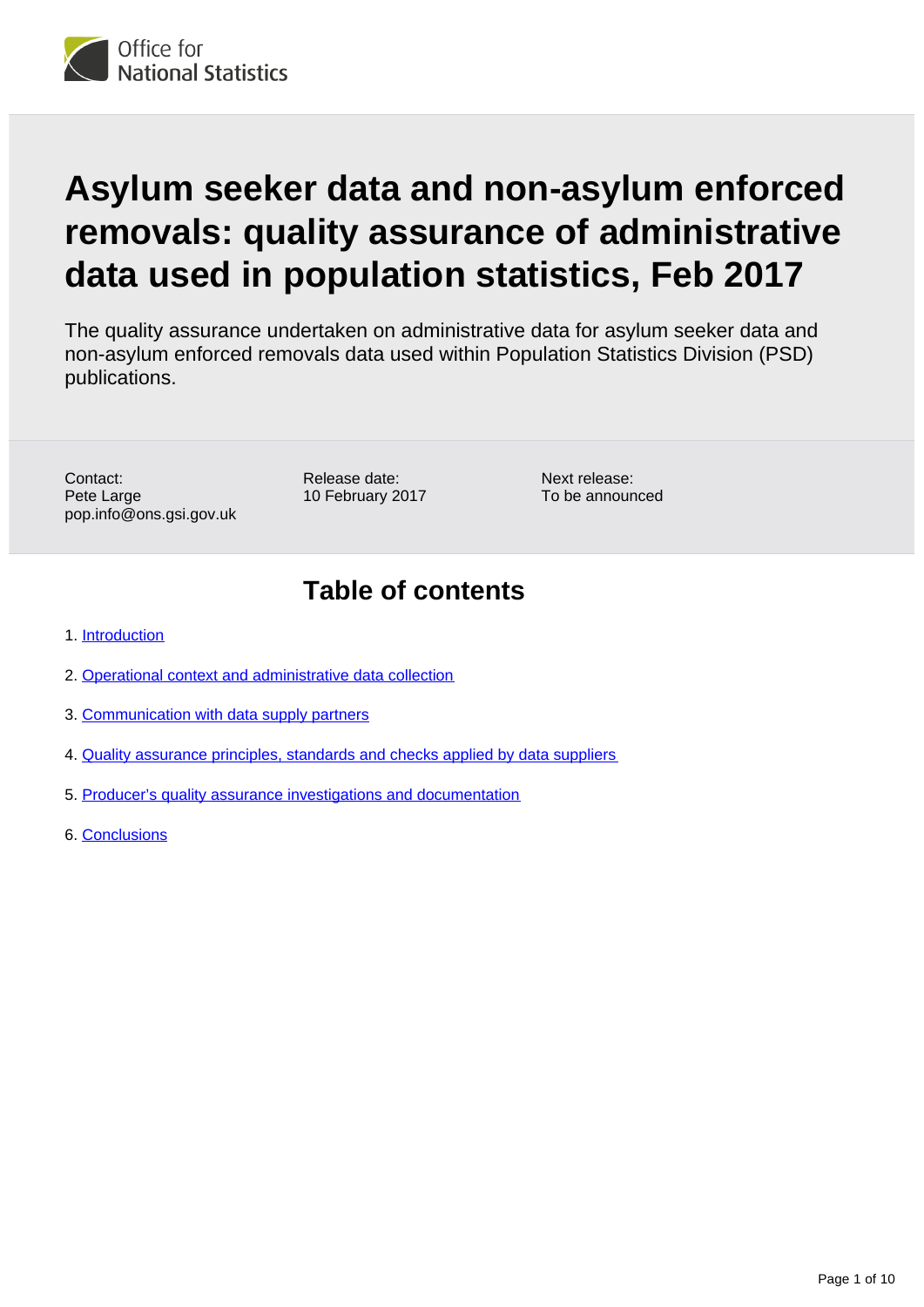## <span id="page-1-0"></span>**1 . Introduction**

The Office for National Statistics (ONS) uses data from the International Passenger Survey (IPS), Labour Force Survey (LFS) and Home Office data on asylum seeker flows and their dependants and non-asylum enforced removals, in order to produce estimates of Long-Term International Migration (LTIM).

The Home Office, who are responsible for immigration control and applications for settlement, citizenship and asylum, provide ONS with data on principal applicant asylum seekers and their dependants. Data are provided for different types of asylum seekers. These include the number of people who:

- applied for asylum
- were refused asylum
- appealed against their asylum decision
- were returned home
- withdrew their asylum request

These different categories dictate whether the asylum seeker is leaving or entering the UK.

An adjustment for asylum seekers returned, departing voluntarily, or withdrawing their application and leaving the UK within a year of the application, is made. This, therefore, excludes those who are not long-term migrants from the LTIM estimates. Asylum applications covered by the Home Office can be identified as either port or incountry. Port asylum seekers (the minority) are those who apply at port when entering the UK. Most port asylum seekers are not captured in the IPS. An allowance is made when estimating port asylum seekers for the small number of migrants in the IPS data who give seeking asylum as their reason for entry and will, therefore, be double-counted if kept in. In-country asylum seekers are those who enter the UK and later apply for asylum while in the UK. It is assumed that information about planned duration of stay given to the IPS interviewer is the same as that given to the Immigration Officer and, therefore, that in-country asylum seekers are unlikely to be captured as migrants in the IPS. In summary, asylum seeker immigration figures are based on the number of people applying for asylum.

These data are used to adjust the IPS estimates in order to:

- exclude those asylum seekers counted by the IPS on arrival in the UK to remove the possibility of doublecounting
- allow for the small numbers of those counted in both the principal applicant and dependant applications data
- exclude those who were returned within a year of their application

This report covers 8 administrative data sources: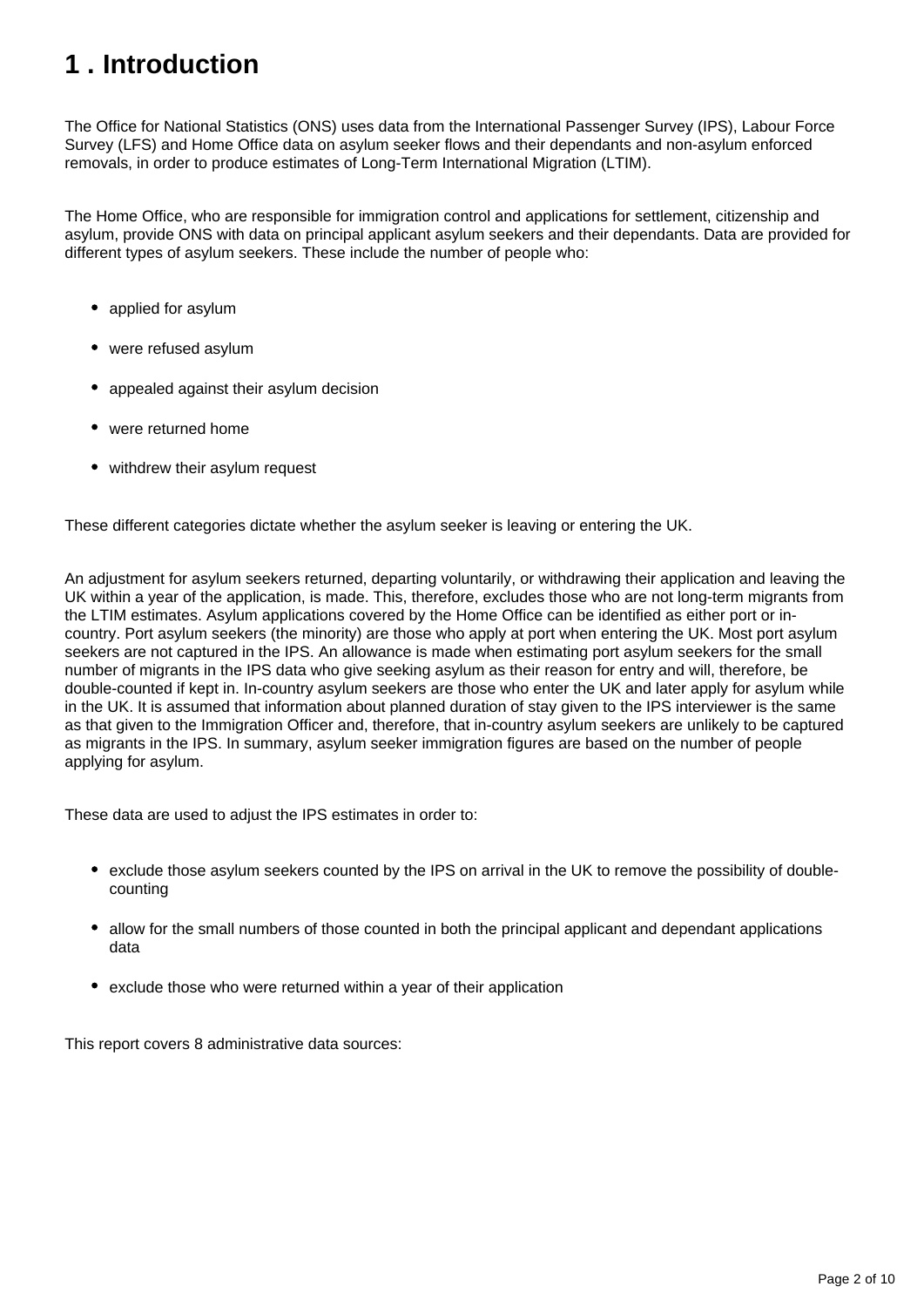- Asylum seekers left the UK prior to conclusion
- Asylum seekers refusals
- Asylum seekers appeals allowed
- Asylum seekers withdrawals
- Asylum seekers within-a-year removals
- Asylum seekers applications
- Asylum seekers removals
- Non-asylum enforced removals

This report covers the processes, from data collection through to publications produced by the Population Statistics Division (PSD) of the Office for National Statistics (ONS) and focuses on quality assurance. It identifies potential risks in data quality and accuracy as well as details of how those risks are mitigated.

This report is intended to supplement existing documentation:

- [Long-Term International Migration Quality and Methodology Information](https://www.ons.gov.uk/peoplepopulationandcommunity/populationandmigration/populationestimates/qmis/longtermmigrationindicatorssuiteqmi)
- [Migration Statistics Quarterly Report Information for Users](https://www.ons.gov.uk/file?uri=/peoplepopulationandcommunity/populationandmigration/internationalmigration/methodologies/internationalmigrationmethodology/msqrinformationforusersnov2015v10tcm77312013.pdf)
- [Long-Term International Migration estimates methodology](https://www.ons.gov.uk/peoplepopulationandcommunity/populationandmigration/internationalmigration/methodologies/internationalmigrationmethodology)
- [User Guide to Home Office Immigration Statistics](https://www.gov.uk/government/uploads/system/uploads/attachment_data/file/547190/user-guide-immigration-statistics.pdf)

This report has been published in a bid to help you understand data processing and provide reassurance that the subsequent statistics, produced by PSD using asylum seeker data and non-asylum enforced removals data, are suitably robust.

Within PSD, the Migration Statistics Unit (MSU) uses these data to calculate LTIM estimates for each quarter. Provisional estimates are published every quarter within the Migration Statistics Quarterly Report (MSQR). Final estimates are published for the previous calendar year in the November MSQR.

Within PSD, [the](https://www.statisticsauthority.gov.uk/publication/administrative-data-quality-assurance-toolkit/) 7 asylum seeker data sources and non-asylum enforced removals data were assessed using the [UK Statistics Authority's Quality Assurance of Administrative Data Toolkit](https://www.statisticsauthority.gov.uk/publication/administrative-data-quality-assurance-toolkit/) .

[Data on asylum support have also been assessed in a separate QAAD report](https://www.ons.gov.uk/peoplepopulationandcommunity/populationandmigration/populationestimates/methodologies/asylumsupportdataqualityassuranceofadministrativedatausedinpopulationstatisticsfeb2017), covering the assurance level and supporting evidence.

The result of the assessment for the non-asylum enforced removals data is an A1 rating, which means that a basic level of assurance is required. The assessment for the 7 asylum seeker data sources has resulted in an A2 rating, which means that an enhanced level of assurance is required. This report will provide information to meet these levels of assurance. If you feel that this report does not adequately provide this assurance then please contact pop.info@ons.gov.uk with your concerns.

The toolkit outlines 4 areas for assurance; the rest of this report will be split into these areas, with further subdivisions by country. The areas for assurance are: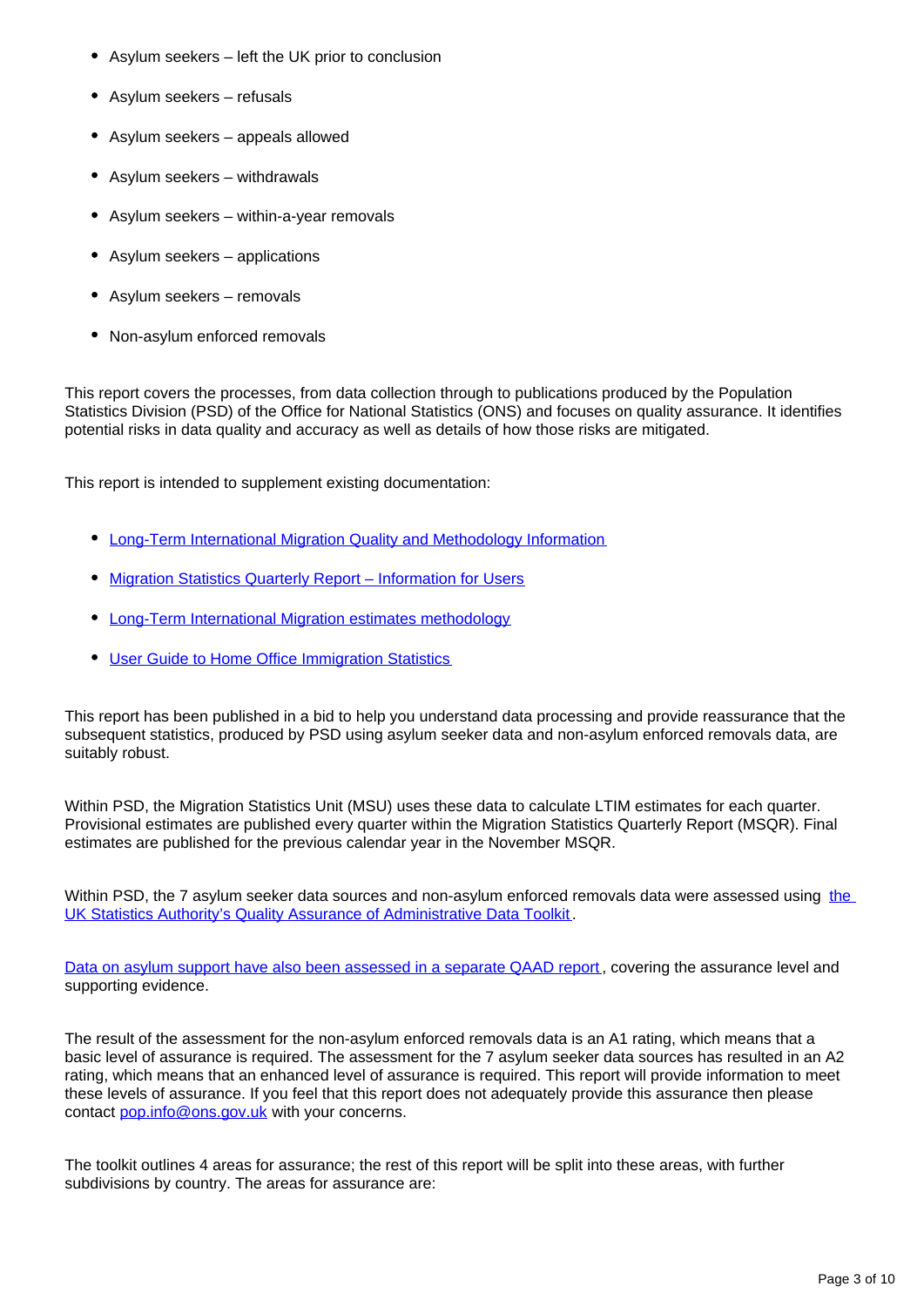- operational context and administrative data collection
- communication with data supply partners
- quality assurance principles, standards and checks applied by data suppliers
- producer's quality assurance investigations and documentation

### <span id="page-3-0"></span>**2 . Operational context and administrative data collection**

#### **2.1 Asylum seeker data**

Asylum is protection given by a country to someone who is fleeing persecution in their own country. It is given under the 1951 United Nations Convention relating to the Status of Refugees. The Convention defines a refugee as a person who, "owing to a well-founded fear of being persecuted for reasons of race, religion, nationality, membership of a particular social group or political opinion, is outside the country of his nationality and unable or, owing to such fear, is unwilling to avail himself of the protection of that country; or who, not having a nationality and being outside the country of his former habitual residence, as a result of such events, is unable or, owing to such fear, is unwilling to return to it."

The criteria for recognition as a refugee and hence the granting of asylum, are set out in the 1951 United Nations Convention relating to the Status of Refugees, extended in its application by the 1967 Protocol relating to the Status of Refugees. The 1951 Convention is given effect in British law by references in the Nationality, Immigration and Asylum Act 2002, the Asylum and Immigration Appeals Act 1993, the Refugee and Person in Need of International Protection (Qualification) Regulations 2006 and the Immigration Rules.

Under paragraph 334 of the Immigration Rules, an asylum applicant will be granted asylum in the UK if the Secretary of State is satisfied that:

- they are in the UK or have arrived at a port of entry in the UK
- they are a refugee, as defined in regulation 2 of the Refugee or Person in Need of International Protection (Qualification) Regulations 2006
- there are no reasonable grounds for regarding them as a danger to the security of the UK
- they do not, having been convicted by a final judgment of a particularly serious crime, constitute danger to the community of the UK
- refusing their application would result in them being required to go (whether immediately or after the time limited by any existing leave to enter or remain), in breach of the Geneva Convention, to a country in which their life or freedom would be threatened on account of their race, religion, nationality, political opinion or membership of a particular social group

A person must apply for asylum if they want to stay in the UK as a refugee. They should apply when they arrive in the UK or as soon as they think it would be unsafe for them to return to their own country. Dependants may be included as part of the asylum application. An application which does not meet the criteria will be refused.

After a person applies for asylum, they will have a meeting with an immigration officer (called a screening). They register their asylum claim with the immigration officer. The screening may be at the border or in the UK. They will then have an asylum interview with a case worker. After the asylum interview, a case worker will make a decision on the application. A decision will usually be made on an application within 6 months.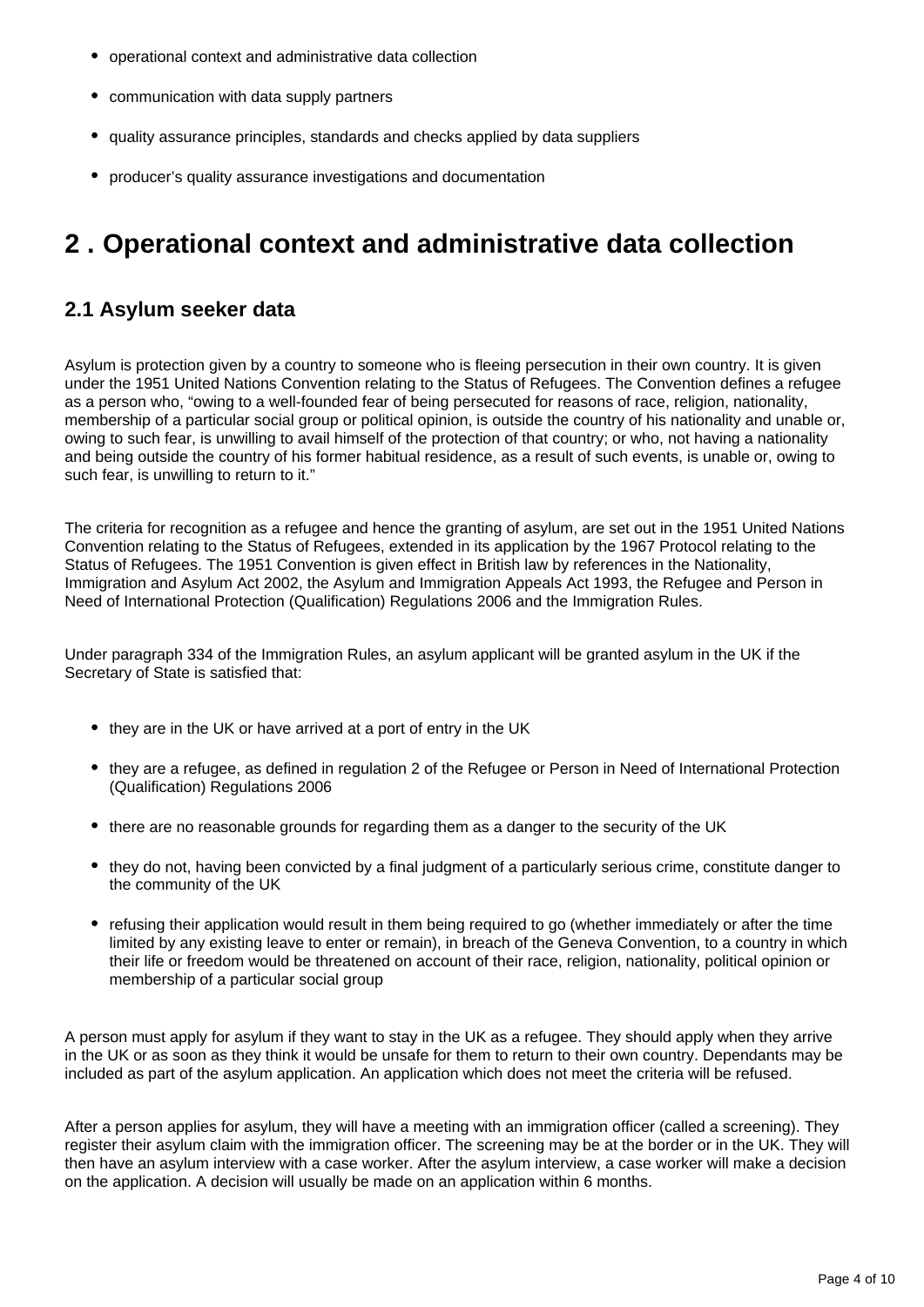Possible outcomes are:

- grant of asylum as a refugee
- grant of Humanitarian Protection
- grant of other leave
- refusal of asylum application
- the application is withdrawn

Data relating to the processing of asylum applications are extracted from the Home Office's Case Information Database (CID).The figures for applications only relate to the initial application for asylum. Case workers input information relating to cases onto the database. Identification documents required by applicants include:

- passport and travel documents
- police registration certificate
- national identity card
- birth certificate

Proof of address is also required if the applicant is in the UK.

Asylum applicants have the right to appeal a decision, provided they are eligible. The HM Courts and Tribunals Service (HMCTS) (formerly Tribunals Service Immigration and Asylum and the Asylum and Immigration Tribunal (AIT)), an executive agency of the Ministry of Justice, hears and decides appeals against decisions made by the Home Office. It consists of the First-tier Tribunal Immigration and Asylum Chamber and Upper Tribunal Immigration and Asylum Chamber. The First-tier Tribunal Judge will decide whether the appeal against the decision is successful or not; this is known as the decision being allowed or dismissed.

#### **2.2 Non-asylum enforced removals**

The Home Office also collects data on non-asylum enforced removals, which occur where it has been established that a person has breached UK immigration laws and/or has no valid leave to remain in the UK, given they have applied for asylum at any point in the past. The person has declined to leave voluntarily and the Home Office enforces their removal from the UK. They would not be counted in the IPS when leaving the UK. No adjustment for these people is required for inflow estimates, as they were not asylum seekers and therefore would be counted in the IPS on entering the UK. Figures for non-asylum enforced removals are also extracted from CID.

Cases have been linked with visa data to only include those who held a visa of 12 months or more.

### <span id="page-4-0"></span>**3 . Communication with data supply partners**

The provision of Home Office data to the Office for National Statistics (ONS) on asylum seekers and their dependants and non-asylum enforced removals data is covered by a memorandum of understanding between the Home Office and ONS.

The agreement covers: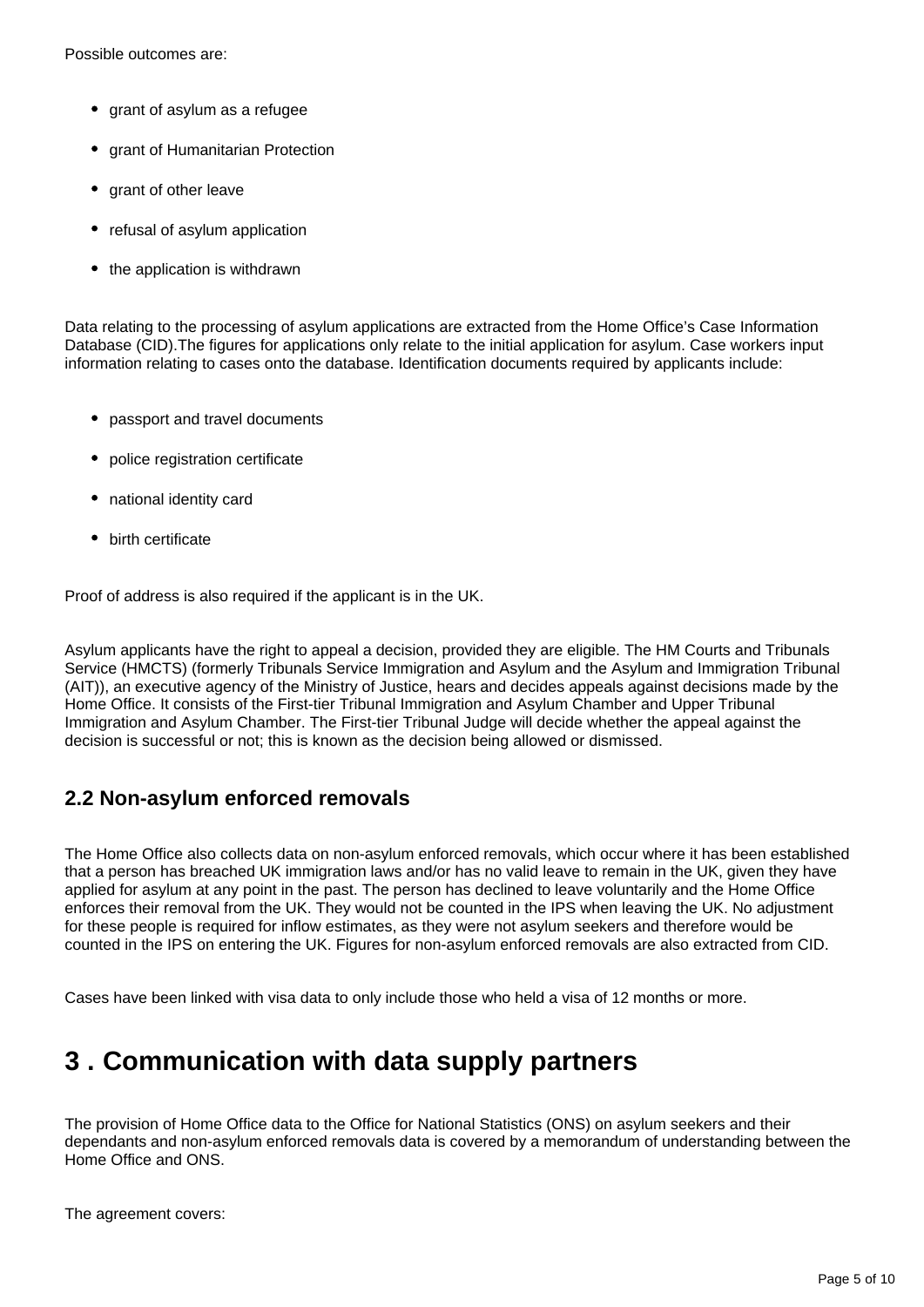- issue resolution
- Memorandum of Understanding management arrangements
- data to be delivered and data management
- data delivery method and security
- standards, quality and performance

The data covered by the Memorandum of Understanding are:

- applications people who have applied for asylum in the UK; these only relate to the initial application for asylum
- withdrawals people who have withdrawn their asylum application
- withdrawals known to have left the UK people who have withdrawn their asylum application and are known to have left the UK
- appeals allowed people, whose application for asylum was refused, who appealed and who have been granted asylum, humanitarian protection or discretionary leave to remain
- refusals people, who have been refused asylum, humanitarian protection or discretionary leave to remain
- removals people, who have been refused asylum, humanitarian protection or discretionary leave to remain and, who, have either been forcibly removed or assisted in leaving or left as voluntary departures following enforcement action initiated against them
- within-a-year removals a subset of removals, as defined above, who were removed within a year of their application
- non-asylum removals those who are escorted directly to their removal transport without passing through the International Passenger Survey (IPS) sampling area, with visas of 12 months or more, at postcode level

The timetable for data supply is recorded in the Memorandum of Understanding. The provisional data are delivered in quarters 4 months after the end of the quarter of interest. Final data for the whole year are delivered 10 months after the end of the year.

The variables requested are:

- age (single years)
- $\bullet$  sex
- number of cases
- citizenship
- year
- quarter
- principal applicant or dependant (for asylum seekers)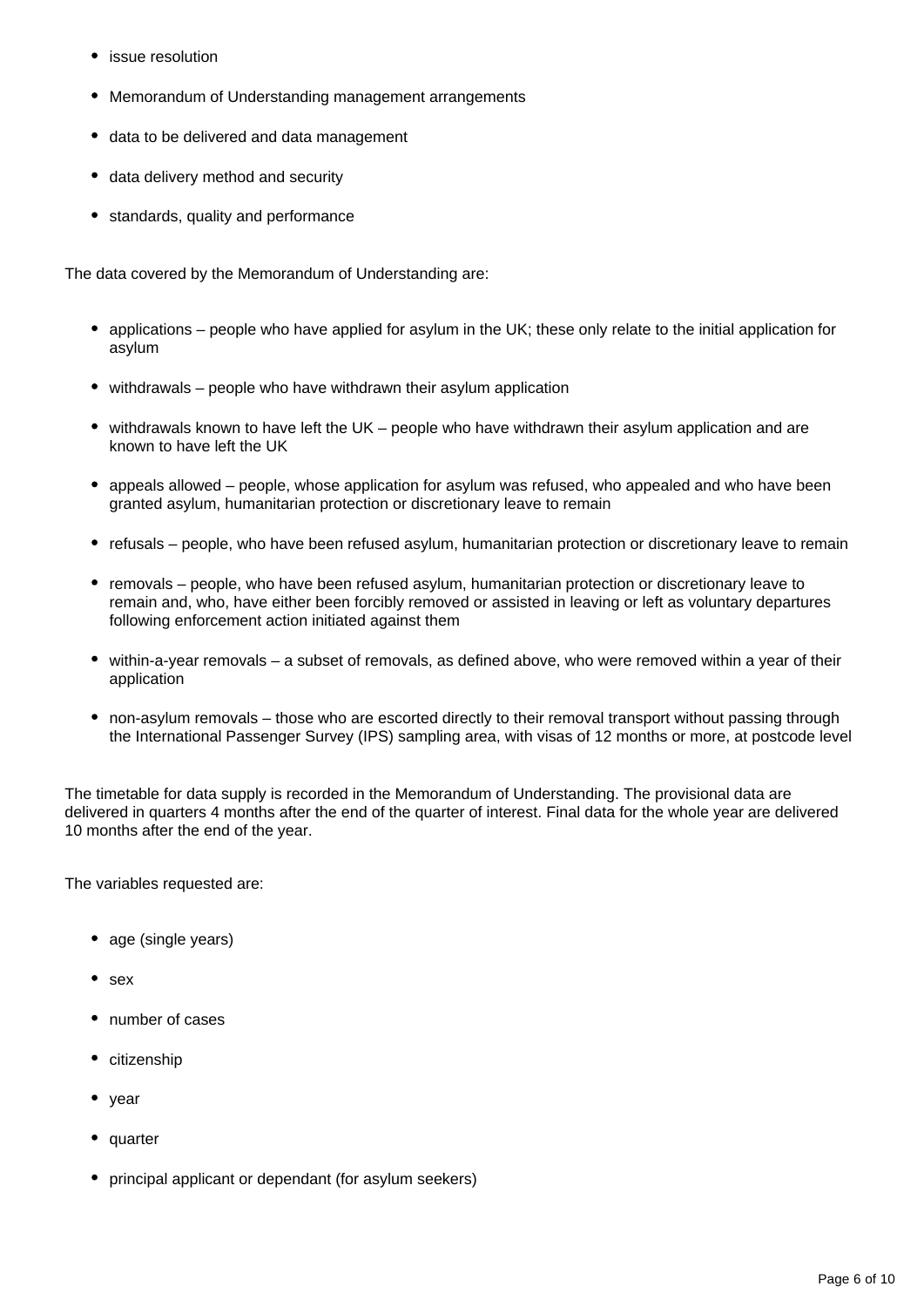Quality assurance (QA) checks on the data are carried out by Migration Statistics Unit (MSU) for each quarter and are signed off by the Head of MSU as part of the Migration Statistics Quarterly Report prior to publication.

If there are any issues relating to the data, they are discussed and resolved with the Home Office. If a revision has to be made to the data, a new dataset will be supplied. Notes of any data issues are maintained in the QA check documentation, which are stored on MSU systems.

Quarterly meetings are held with the Home Office to discuss data quality issues that have arisen or that may arise. Data will be delivered via a secure data transfer method and stored on a restricted access server.

#### **3.1 Engagement with users**

Population Statistics Division (PSD) continually engages with users, through a variety of means, to understand how our outputs are meeting their requirements. Feedback provided tends to relate to the overall statistical methodology and the impact on the final statistics, rather than to any individual data source. To date no specific feedback on the use of these data sources have been provided.

### <span id="page-6-0"></span>**4 . Quality assurance principles, standards and checks applied by data suppliers**

#### **4.1 Asylum seekers data**

Asylum seekers data are:

- administrative counts of casework processes, which are defined in UK legislation and are recorded under detailed categories on the Home Office's administrative databases
- have not, in recent years, had to be altered significantly between initial provisional totals released in February each year and subsequent revised totals released in the following August

The Home Office reconciles the asylum applications, initial decisions and withdrawals, data for main applicants with teams within the Home Office, by ensuring that the total number of records produced separately by the Home Office is within 2% of the data extracted by the Home Office Migration Statistics team. If the total is not within 2%, then analysis of the individual records are made. A 2% level of tolerance has been chosen between the datasets due to the system being live, rather than snapshot: as such the data are prone to change between extracts taken close together.

The Home Office reconciles data on the non-suspensive appeals process, with a team within the Home Office, by comparing a unique identifier from each case in the Home Office Migration Team's extract against record level data provided by the Home Office. When an individual is found within only 1 of the extracts, detailed data quality checks are carried out to ascertain whether the case should be counted.

Data are checked for consistency against previous totals and significant changes are investigated by the Home Office.

The level of missing data on related fields such as sex and nationality is very low. The following are known data quality issues which affect a small number of cases: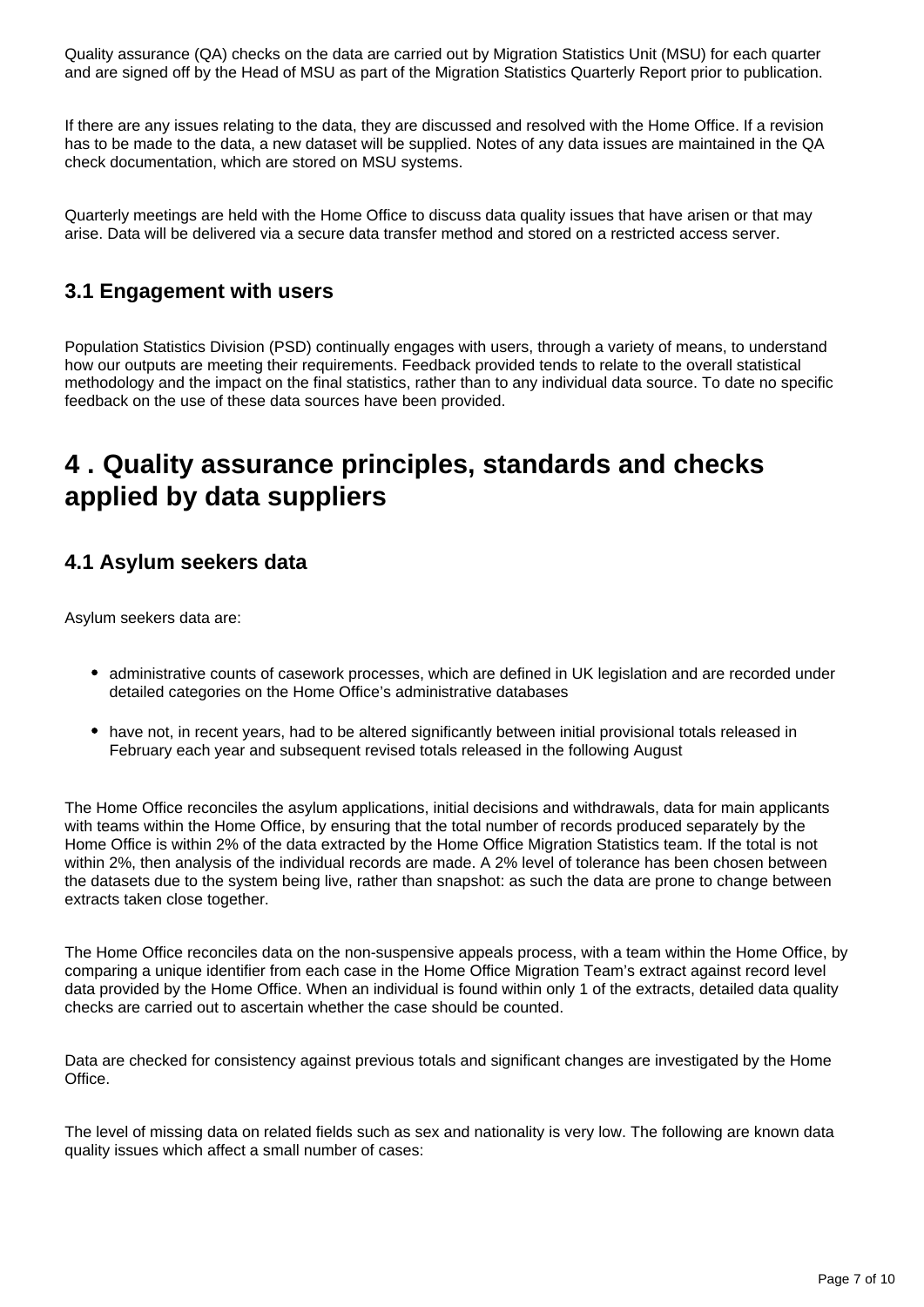- incomplete date of birth
- incorrect outcome selected, for example, exceptional leave to remain (after 1 April 2003), humanitarian protection and discretionary leave (before 1 April 2003)
- case created on the CID before the date of application

The data quality for the total numbers of asylum applications and initial decisions is considered to be high. In addition to the above, these data:

- undergo a reconciliation process
- are scrutinised closely as part of the performance monitoring of the Home Office, where a wide range of checks are implemented, such as comparing figures with previous quarters
- are assessed as part of the Home Office's Statement of Compliance with the Code of Practice for Official [Statistics](https://www.gov.uk/government/uploads/system/uploads/attachment_data/file/341674/ho-compliance-state-aug14.pdf); with QA relating to both the data itself and the operations behind it

The number of asylum applications and decisions relating to dependants are subject to a slightly larger percentage increase than those relating to main applicants between the data published each quarter and the revised data published each August. This increase is expected and is not considered to be a data quality issue, as the count of dependants includes those who are born or join the main applicant after the asylum application is made, with the dependant being counted in the same quarter that the original asylum claim was recorded.

Data quality on asylum appeals is considered to be high and is tracked against similar data from Ministry of Justice.

#### **4.2 Non-asylum enforced removals data**

The statistics on returns are extracted from the Case Information Database (CID). The data are derived from administrative information used for the processing of cases which are subject to removal action.

Overall, the data quality for the total numbers of those returned is considered to be high.

#### These data:

- are administrative counts of the Home Office's casework processes, which are defined in UK legislation and are recorded under detailed categories on the Home Office's administrative database<sup>1</sup>
- are scrutinised closely as part of the performance monitoring of the Home Office  $1$
- are regularly assessed as part of the Home Office's Quality Assurance Framework
- undergo a detailed reconciliation process
- are subject to internal data quality checks

The level of missing data on related fields such as sex and nationality is very low. The following are known data quality issues which affect a small number of cases.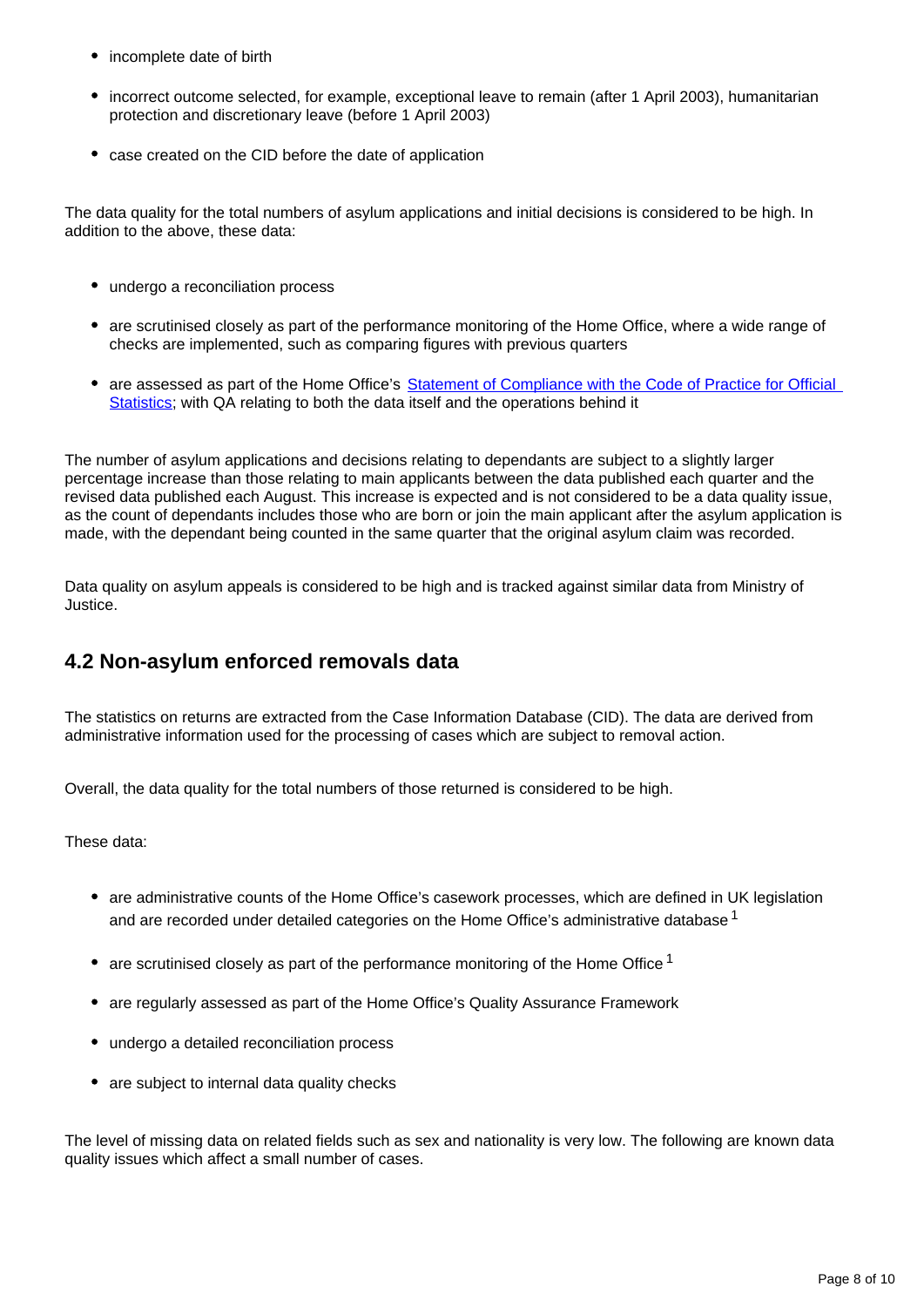- in some cases, there is insufficient evidence on the database to confirm that a return took place, in which case it will not be counted
- figures for those aged under 14, 14 to 15, 15 to 16 and 16 to 17 may have over-coverage because some applicants aged 18 or over may claim to be younger on their date of departure

#### **Notes for: Quality assurance principles, standards and checks applied by data suppliers**

1. This relates to total removals, of which non-asylum and asylum are subsets; this is not in relation to removals which are escorted or removed from detention.

### <span id="page-8-0"></span>**5 . Producer's quality assurance investigations and documentation**

The data for the 7 asylum seeker data sources include information on principal applicants and dependants. A bespoke system is used to process the data relating to Long-Term International Migration (LTIM), which utilises the different data sources to calculate asylum seeker inflows and outflows for each migrant characteristic (country of birth, country of last or next residence, intended length of stay, marital status, occupation prior to migration) for the LTIM tables. In this system, a number of high-level assumptions are made. These include that:

- for inflows all asylum seekers are long-term immigrants
- for outflows asylum refusals will become emigrants a year after their application is refused
- for every asylum seeker country of birth and country of last or next residence is assumed to be the country of their citizenship

The non-asylum enforced removals are delivered as a separate dataset by the Home Office and are also processed in the bespoke system. The data does not include an assessment as to the number of those who were principal applicants and those who were dependants. Non-asylum enforced removals are assumed to be longterm emigrants. The data are appended to the data for principal applicant asylum seekers who are removed more than a year after they arrived in the UK. The outputs from the bespoke system are fed into the LTIM report.

For the asylum seeker data, Migration Statistics Unit (MSU) produce a quality assurance spreadsheet that looks at quarter-on-quarter and year-on-year changes to check there have been no major changes when assessing the time series. They then compare the data sent to them by the Home Office against what has been published on their website, to make sure it matches. Checks on citizenship to look at patterns for different countries and regions are carried out. Plausibility checks are also undertaken to see whether the data appear to be credible. Checks are made on age: those aged under 1 are removed; those with an age of 98 or over are looked at. Once the data have been processed through the bespoke system, MSU then do further checks to make sure the outputs from the bespoke system are consistent, quarter-on-quarter and year-on-year and then explore certain groups (for example, asylum seekers from a particular country or region) to see if there has been a large increase in numbers of asylum seekers within these groups.

For the non-asylum enforced removals, MSU check that it is internally consistent (that is, the sum of the individual rows matches the totals) and then compare the most recent data with previous data supplies.

Asylum seeker data and non-asylum enforced removal data are included in the estimation of migration estimates, as they are not generally captured by the International Passenger Survey (IPS).